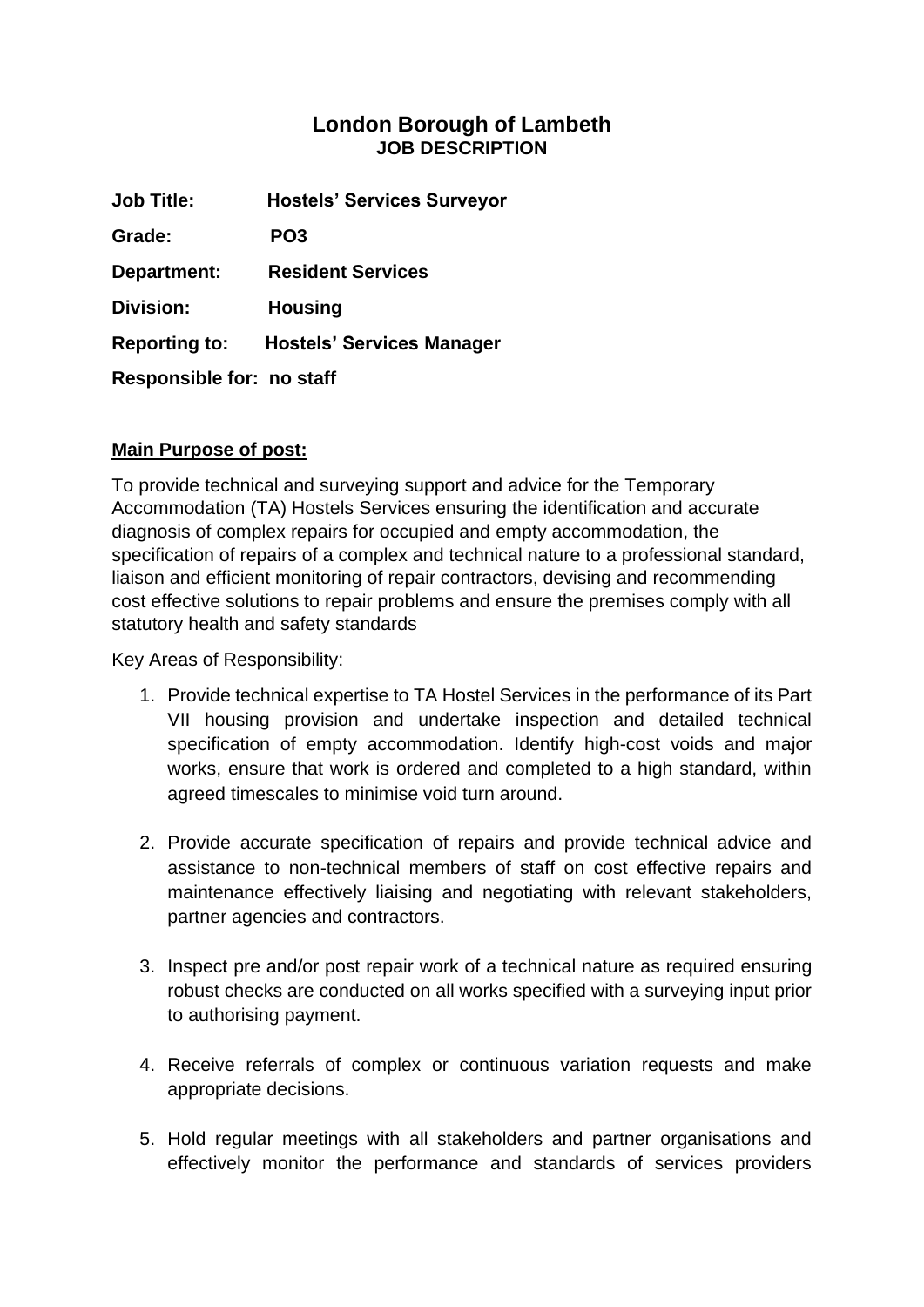ensuring appropriate actions are taken to address noncompliance with management arrangements to improve performance

- 6. Liaise effectively with the Technical Coordinator to ensure that all sundry and remedial works are conducted and completed in a timely and manner ensuring void turnaround times are minimised and that rooms are prepared for letting in compliance with agreed standards and health and safety regulations.
- 7. Undertake liaison with specialist surveyors where appropriate and advise on more cost-effective alternative repair's strategies.
- 8. Identify any staff-based training needs and assist in training staff in the specification of repairs and provide support, training and advice to other staff and colleagues / teams in order to prevent complaints becoming disrepair cases or escalation to formal complaints.
- 9. Take appropriate steps to ensure TA Hostels comply with all legal and corporate Health & Safety regulations and requirements including the use of all equipment.
- 10.Collaborate effectively with service managers to ensure the Council's statutory functions, priorities and service needs are consistently delivered and maintained to ensure the best possible outcomes for the client and council. Liaise and work closely with other peer groups across housing and other directorates that have a direct influence on the section promoting a joined-up approach in the operational deployment of services.
- 11.Provision of surveying services including the delivery of works and services programmes and projects to time, cost and quality.
- 12.Promote closer working with Legal Services with a view to defending / settling cases within the relevant timescales in order to minimise legal costs.
- 13.Work as part of the Hostels' Services Team and deputise for the Hostels' Services Manager as requested
- 14.Be responsible for the day-to-day supervision and coordination of staff performing repairs related duties.
- 15.Takes ownership and be responsible for own work and for the delivery of a programme of work of a small team within Hostels' Service.
- 16.Resolve disputes with contractors, accept referral from other members of staff and provide technical advice and assistance to non-technical members of staff.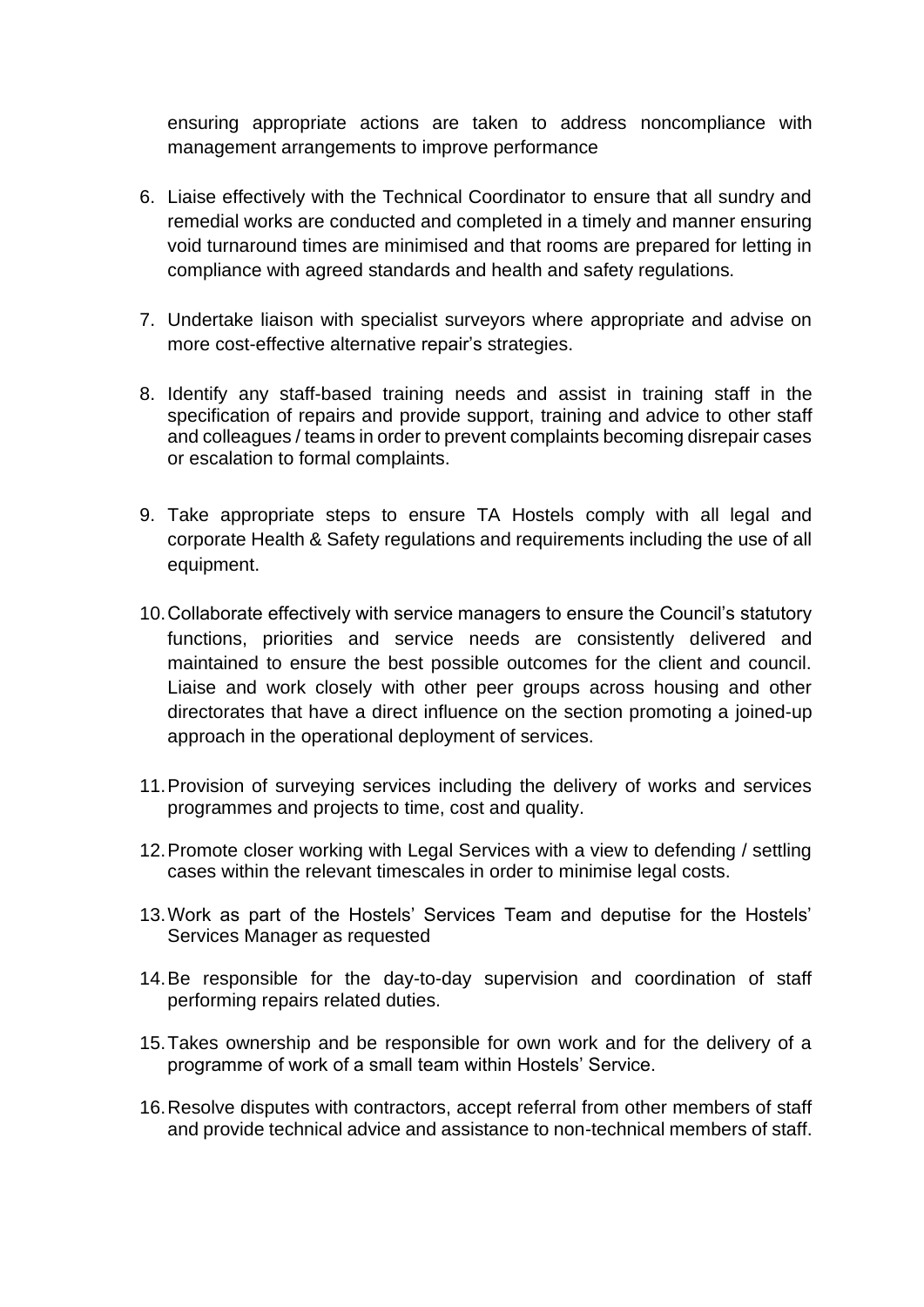- 17.Carry out environmental and general inspections and specify works as required. Check all works specified with a surveying input prior to authorizing payment. Identify high-cost voids and major works, ensure that work is ordered and completed. Follow-up and ensure completion of work.
- 18.Understand the principles of planned preventative maintenance and achieve forward annual planning of maintenance over the life of building components. To provide and agree subsequent appraisals and development plans
- 19.Ensure the effective resolution of all member enquiries and complaints.
- 20.Develop and maintain intelligent client relationships with citizens, contractors and stakeholders and promote the highest level of customer service
- 21.Focus on demand management principles identifying ways to reduce demands on a service by early intervention, service innovation, the involvement of the community in delivery or better working with organisational partners
- 22.Contribute to the Business Planning Process and service improvement initiatives.
- 23.Lead interventions to prevent service or works underperformance and initiate effective improvement plans.
- 24.Manage and support the escalation and issue resolution procedures
- 25.Monitor and report sub-contractor and supply chain performance assessing risk and identifying improvement activities.
- 26.Maintain up to date understanding of legislation, in particular all relevant housing and building legislation and ensure compliance by contractors and Lambeth. Provide appropriate advice to managers and staff in the Lambeth. Ensure that all Area statutory/legislative and Council requirements are met.
- 27.To work flexibly in undertaking the duties and responsibilities of this job, and participate as required in multi-disciplinary cross-department and crossorganisational groups and task teams.

Generic Responsibilities:

- Be a champion for excellent customer service delivery and customer care and contribute to the development and delivery of an integrated service.
- Be self-serving with respect to administration, case record keeping and other related duties and utilise IT systems to update and record information required according to guidance and established procedures.
- Participate in appraisals, one to ones, objective settings, personal development plans and working group meetings and take a full and active role in service development, including service reviews.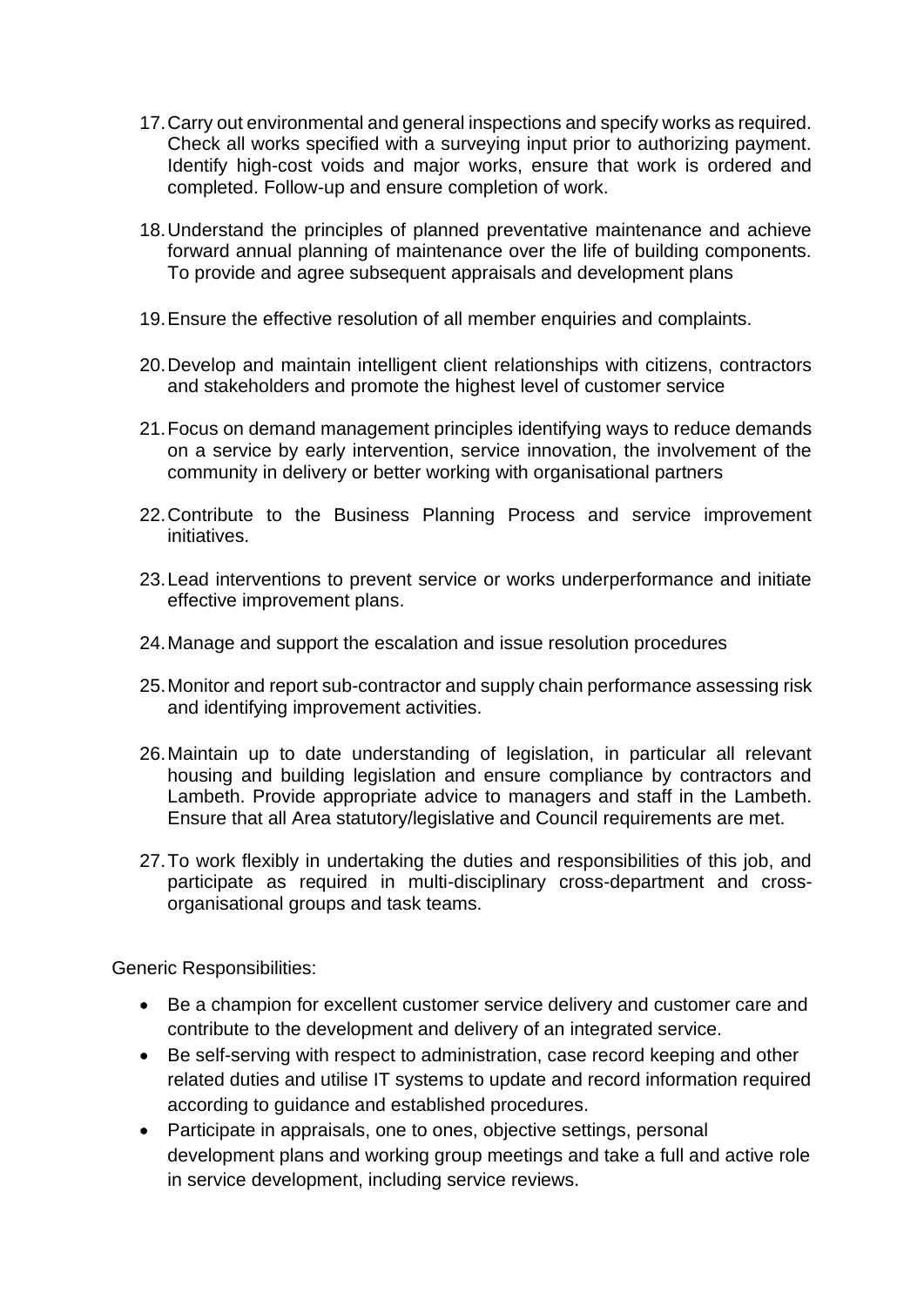- To carry out the duties of the post in accordance with the Data Protection Act, the Health & Safety at Work Act and other relevant legislation, as well as Council policies, procedures, Standing Orders and Financial Regulations.
- To carry out the duties of this post with due regard to the Council's Equal Opportunities Policy and to actively promote and uphold the Council's FRESH values.
- Take responsibility, appropriate to the post, for ensuring compliance with council policies and procedures aimed at promoting and safeguarding the welfare of vulnerable children and adults.
- Take responsibility, appropriate to the post for promoting diversity including tackling racism and good race, ethnic & community relations.
- To undertake any other duties appropriate to the grade, that may be required. These may be varied from time to time to meet the needs of the service.
- The post holder is required to hold a valid Enhanced Disclosure from the DBS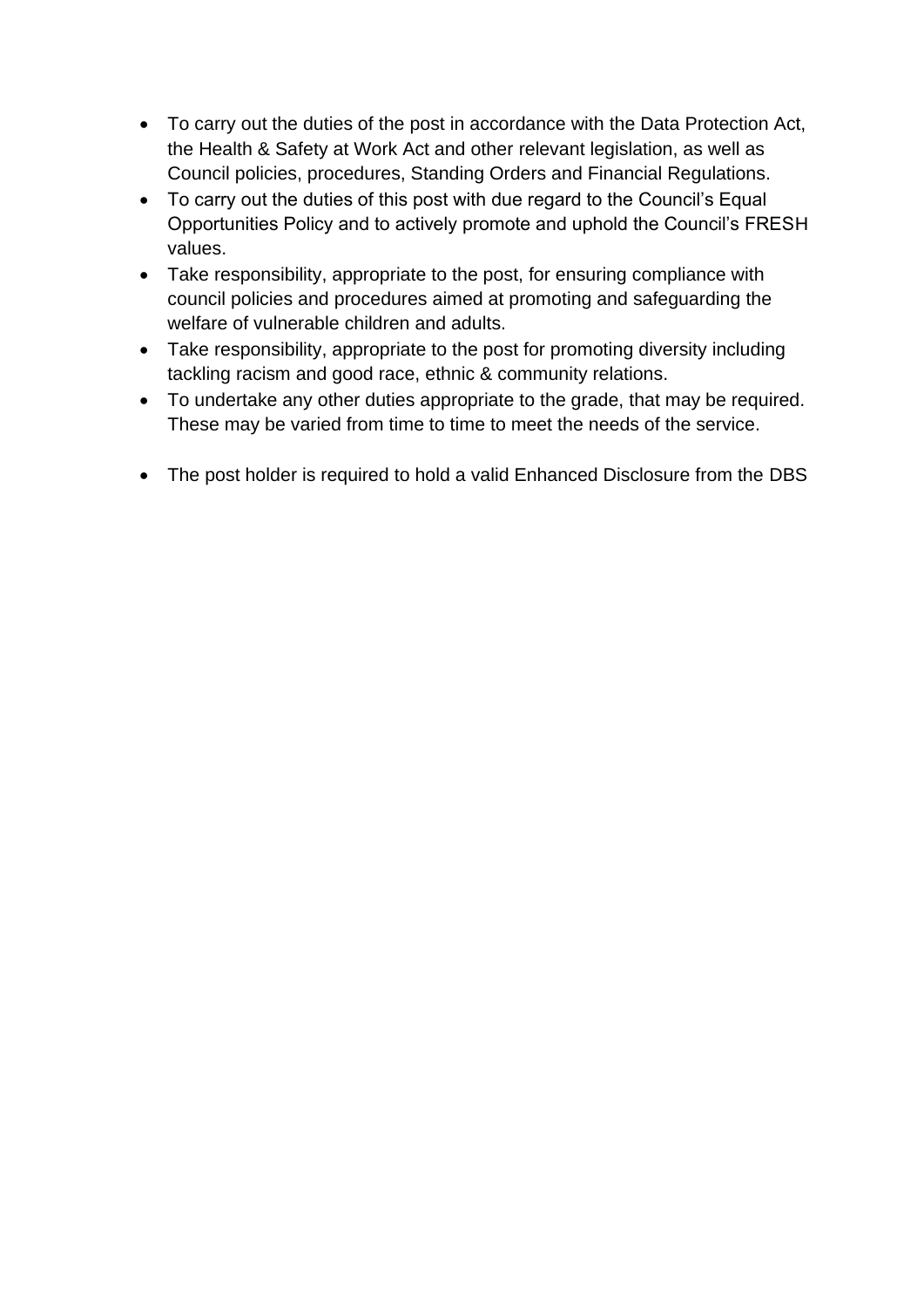## **Person Specification**

## **Hostels' Services Surveyor**

| Note: It is essential that in your written supporting statement you give<br>evidence or examples of your proven experience in each of the short-<br>listing criteria marked Application (A)                                                                   |                |                                                                                                                                                                                                                                                    |                                        |
|---------------------------------------------------------------------------------------------------------------------------------------------------------------------------------------------------------------------------------------------------------------|----------------|----------------------------------------------------------------------------------------------------------------------------------------------------------------------------------------------------------------------------------------------------|----------------------------------------|
| You should expect that all areas listed below will be assessed as part of<br>the interview and assessment process should you be shortlisted.                                                                                                                  |                |                                                                                                                                                                                                                                                    | <b>Shortlisting</b><br><b>Criteria</b> |
| If you are applying under the Disability Confident scheme, you will need to<br>give evidence or examples of your proven experience in the areas marked<br>with a "Tick" $(\checkmark)$ on the person specification when you complete the<br>application form. |                |                                                                                                                                                                                                                                                    |                                        |
| Qualification                                                                                                                                                                                                                                                 | Q              | Possession of a relevant Professional<br>qualification in building or surveying or<br>demonstrable experience in construction,<br>residential repairs and maintenance                                                                              | A                                      |
| <b>Key Knowledge</b>                                                                                                                                                                                                                                          | K <sub>1</sub> | To have and maintain a thorough and up to<br>date knowledge of housing law, health and<br>safety regulations and statutory requirements<br>in residential premises                                                                                 | $\checkmark$ A                         |
|                                                                                                                                                                                                                                                               | K <sub>2</sub> | Detailed knowledge of housing construction,<br>defects and appropriate remedies                                                                                                                                                                    | $\checkmark$ A                         |
|                                                                                                                                                                                                                                                               | K <sub>3</sub> | To have good knowledge and understanding<br>of the diverse needs of homelessness<br>households and the ability to deal sensitively<br>and effectively with residents varying needs                                                                 |                                        |
| <b>Relevant</b><br><b>Experience</b>                                                                                                                                                                                                                          | E1             | 2 years' experience of working in similar role<br>within a housing, social services environment                                                                                                                                                    | $\checkmark$ A                         |
|                                                                                                                                                                                                                                                               | E <sub>2</sub> | Experience of working to deadlines and<br>targets and achieve results while working<br>under pressure                                                                                                                                              | $\checkmark$ A                         |
|                                                                                                                                                                                                                                                               | E <sub>3</sub> | Experience in enforcement and promotion of<br>compliance with the provisions of all relevant<br>housing & health and safety legislation                                                                                                            |                                        |
|                                                                                                                                                                                                                                                               | E <sub>4</sub> | Experience of preparing technical reports,<br>proofs of evidence, briefing notes, costing of<br>works, Schedule of Rates and<br>correspondence for moderately complex<br>issues within the service area with minimal<br>support from lead officers | $\checkmark$ A                         |
|                                                                                                                                                                                                                                                               | E <sub>5</sub> | Experience of windows-based applications,<br>MS office including emails and internet based<br>technologies                                                                                                                                         |                                        |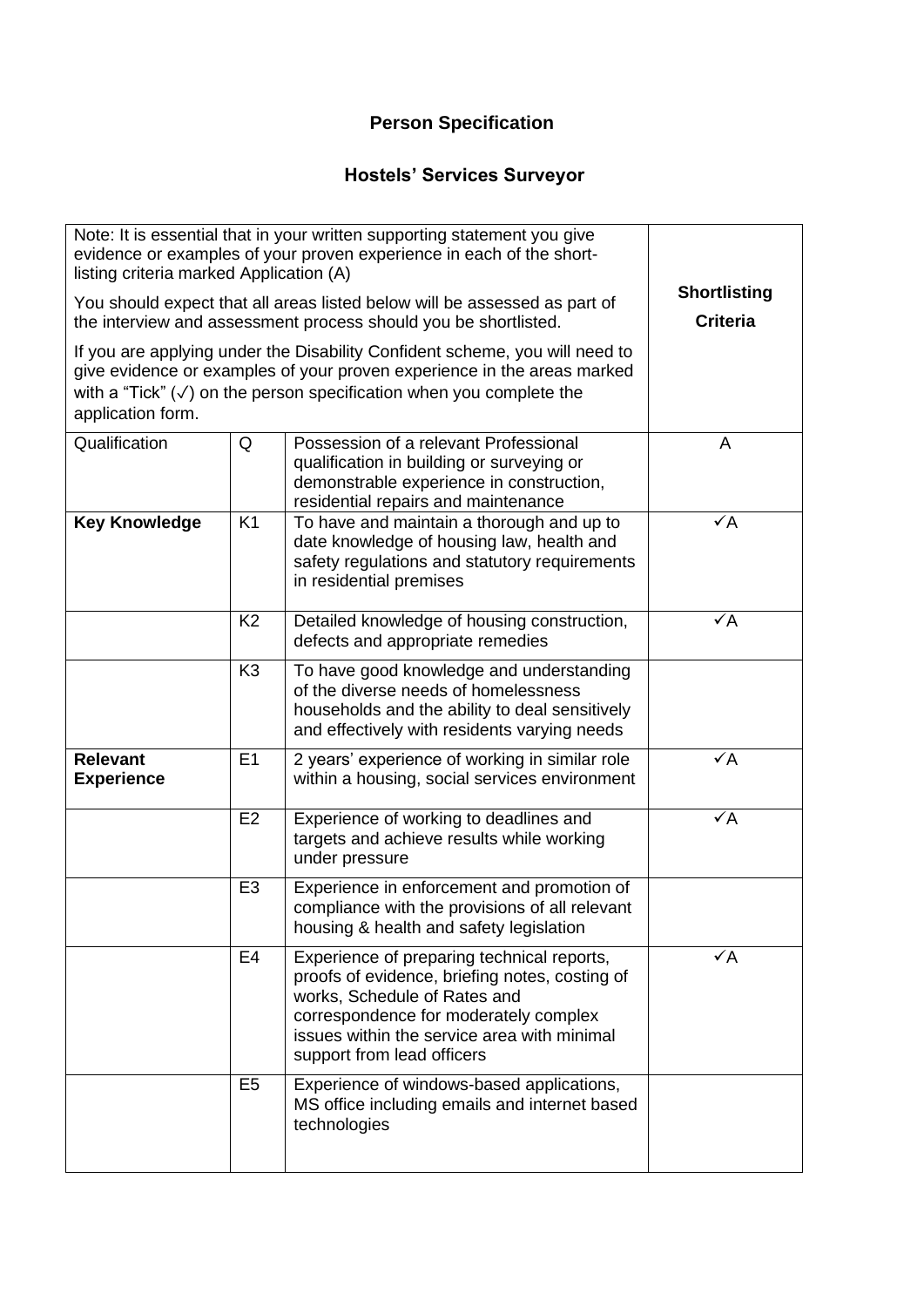| <b>Key Behaviours</b> | Focuses on People is about considering the                                                                                                                                                                                                                                                                                                                                                                                                                                                                                                                                                                                                                                                                                                          |
|-----------------------|-----------------------------------------------------------------------------------------------------------------------------------------------------------------------------------------------------------------------------------------------------------------------------------------------------------------------------------------------------------------------------------------------------------------------------------------------------------------------------------------------------------------------------------------------------------------------------------------------------------------------------------------------------------------------------------------------------------------------------------------------------|
|                       | people who our work affects, internally and                                                                                                                                                                                                                                                                                                                                                                                                                                                                                                                                                                                                                                                                                                         |
|                       | externally. It's about treating people fairly and                                                                                                                                                                                                                                                                                                                                                                                                                                                                                                                                                                                                                                                                                                   |
|                       | improving the lives of those we impact. Put                                                                                                                                                                                                                                                                                                                                                                                                                                                                                                                                                                                                                                                                                                         |
|                       | people at the heart of our work, after all that's                                                                                                                                                                                                                                                                                                                                                                                                                                                                                                                                                                                                                                                                                                   |
|                       | our business. It's about making our                                                                                                                                                                                                                                                                                                                                                                                                                                                                                                                                                                                                                                                                                                                 |
|                       | processes fit people.                                                                                                                                                                                                                                                                                                                                                                                                                                                                                                                                                                                                                                                                                                                               |
|                       | Ensuring anyone who calls me<br>receives the best response that can<br>be given even if it is not my area of<br>work<br>Being approachable and positive for<br>my area of work and other services<br>Showing empathy to help people<br>inside the council as well as outside<br>Ensuring I treat people equally and<br>take time to listen to their needs<br>Being open, flexible and available<br>Respecting team goals and<br>supporting new members<br>Providing support, advice and<br>guidance                                                                                                                                                                                                                                                 |
|                       | Takes Ownership is about being proactive<br>and owning our personal objectives. It's<br>about seizing opportunities, driving<br>excellence, engaging with the council's<br>objectives, and furthering our professional<br>development.<br>Taking ownership of my task,<br>breaking it down, engaging with<br>persons involved, and reflecting if<br>there is a more efficient way of<br>achieving it<br>Going the extra mile, valuing success,<br>being proactive and knowledgeable<br>and taking the initiative<br>Working with teams and service areas<br>to achieve positive outcomes and<br>develop personal capabilities<br>Actively engaging in one-to-ones,<br>appraisal process and team meetings<br>Take opportunities to learn new skills |
|                       | and develop ourselves                                                                                                                                                                                                                                                                                                                                                                                                                                                                                                                                                                                                                                                                                                                               |